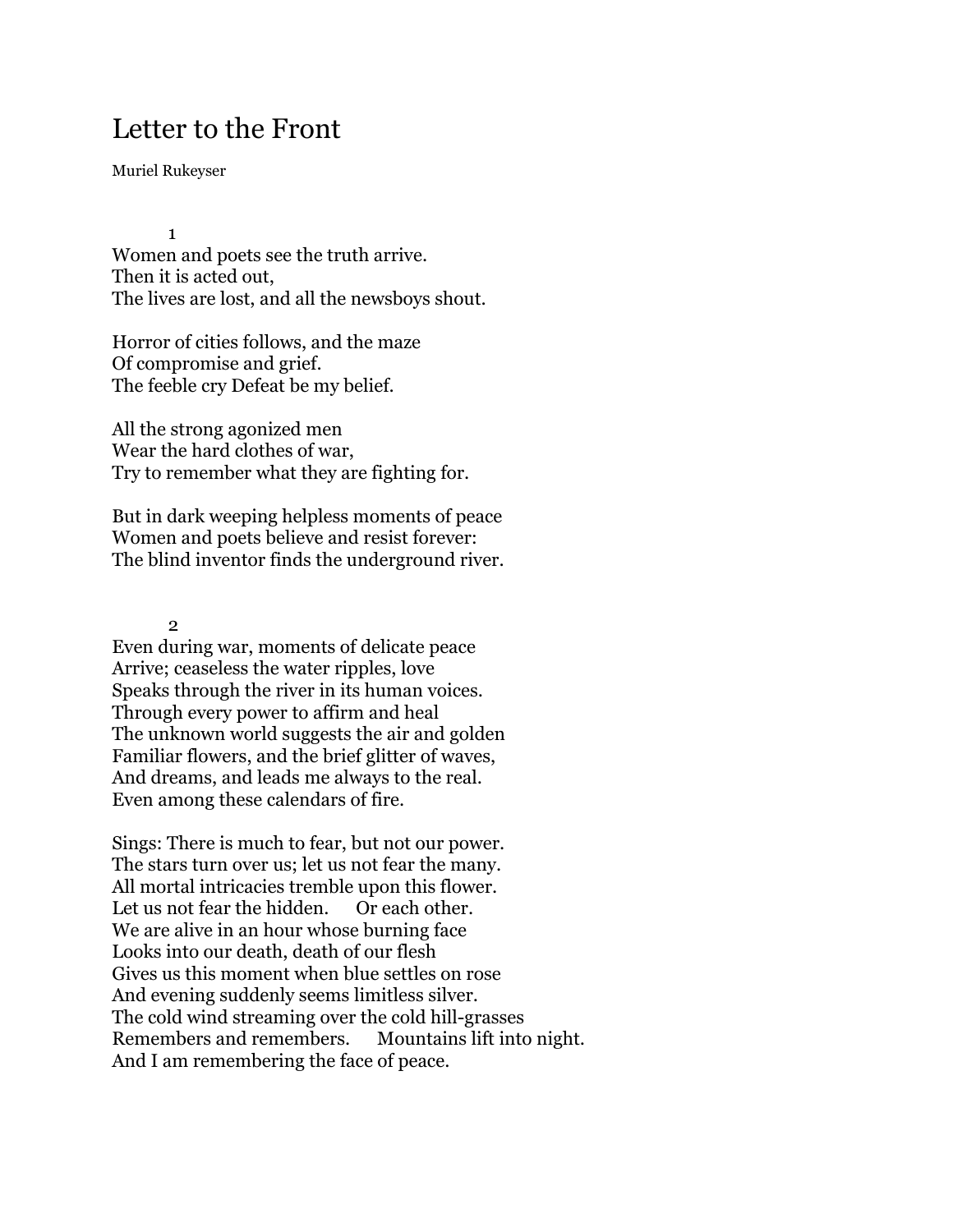I have seen a ship lying upon the water Rise like a great bird, like a lifted promise.

3

They called us to a change of heart But it was not enough. Not half enough, not half enough For all their bargaining and their art.

After the change of heart there comes The savage waste of battlefield; The flame of that wild battlefield Rushes in fire through our rooms.

The heart that comes to know its war When gambling powers try for place Must live to wrestle for a place For every burning human care:

To know a war begins the day Ideas of peace are bargained for. Surrender and death are bargained for— Peace and belief must fight their way.

Begin the day we change and so Open the spirit to the world. Wars of the spirit in the world Make us continually know We fight continually to grow.

## 4 Sestina

Coming to Spain on the first day of the fighting, Flame in the mountains, and the exotic soldiers, I gave up ideas of strangeness, but now, keeping All I profoundly hoped for, I saw fearing Travellers and the unprepared and the fast-changing Foothills. The train stopped in a silver country.

Coast-water lit the valleys of this country— All mysteries stood human in the fighting. We came from far. We wondered, were they changing, Our mild companions, turning into soldiers? But the cowards were persistent in their fearing, Each of us narrowed to one wish he was keeping.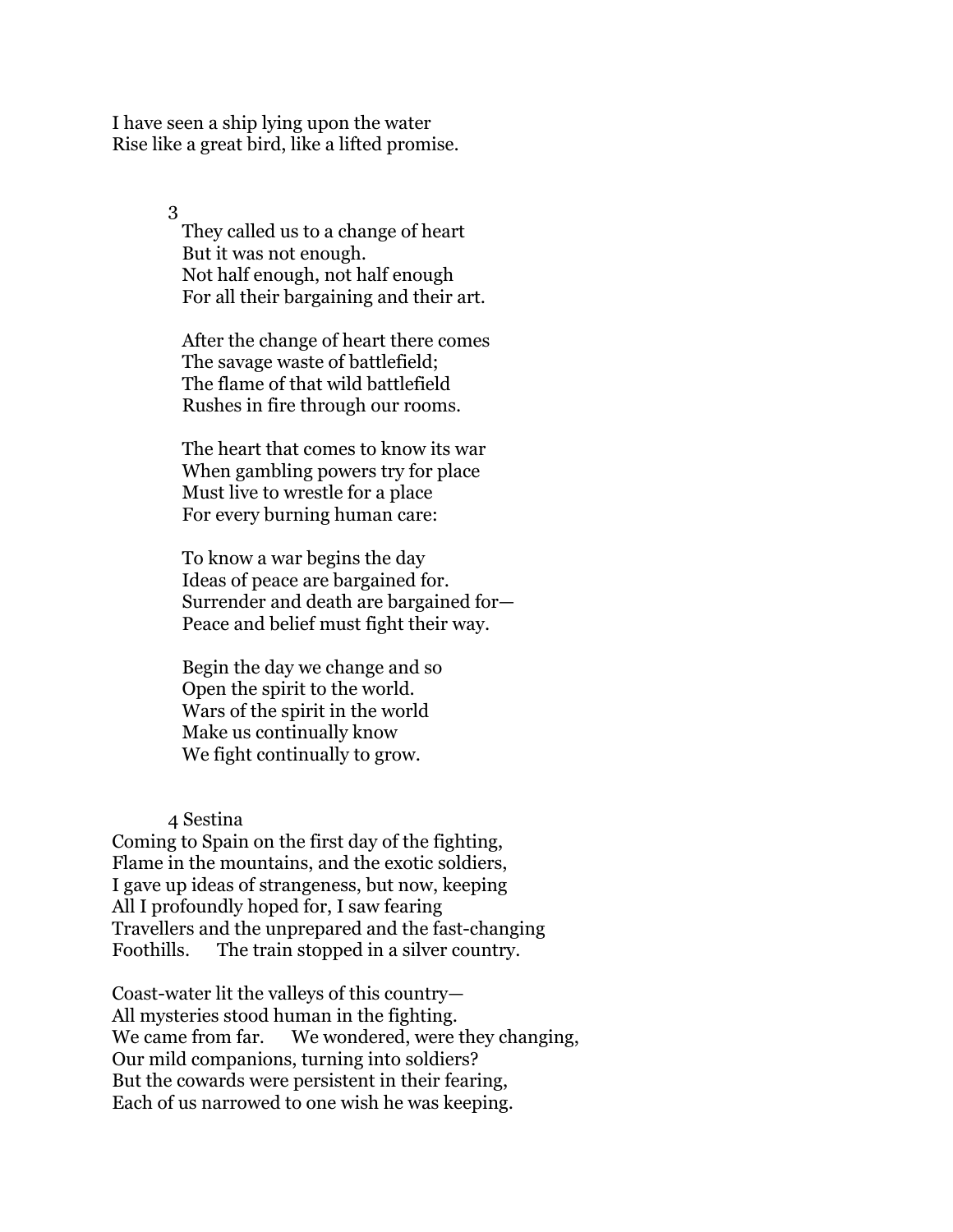There was no change of heart here; we were keeping Our deepest wish, meeting with hope this country. The enemies among us went on fearing The frontier was too far behind. This fighting Was clear to us all at last. The belted soldiers Vanished into white hills that dark was changing.

The train stood naked in flowery midnight changing All complex marvelous hope to war, and keeping Among us only the main wish, and the soldiers. We loved each other, believed in the war; the country Meant to us the arrival of the fighting At home; we began to know what we were fearing.

As continents broke apart, we saw our fearing Reflect our nations' fears; we acted as changing Cities at home would act, with one wish, fighting This threat or falling under it; we were keeping The knowledge of fiery promises; this country Struck at our lives, struck deeper than its soldiers.

Those who among us were sure became our soldiers. The dreams of peace resolved our subtle fearing. This was the first day of war in a strange country. Free Catalonia offered that day our changing Age's hope and resistance, held in its keeping The war this age must win in love and fighting. This first day of fighting showed us all men as soldiers. It offered one wish for keeping. Hope. Deep fearing. Our changing spirits awake in the soul's country.

5

Much later, I lie in a white seaport night Of gongs and mystery and bewildered mist Giving me a strange harbor in these white Scenes, white rivers, my white dreams of peace. And a ship lifted up on a sign of freedom. Peace sharp and immediate as our winter stars. A blue sailor with a cargo of guitars.

I saw a white ship rise as a peace was made In Spain, the first peace the world would not keep. The ship pulled away from the harbor where Columbus Standing on his black pillar sees new worlds;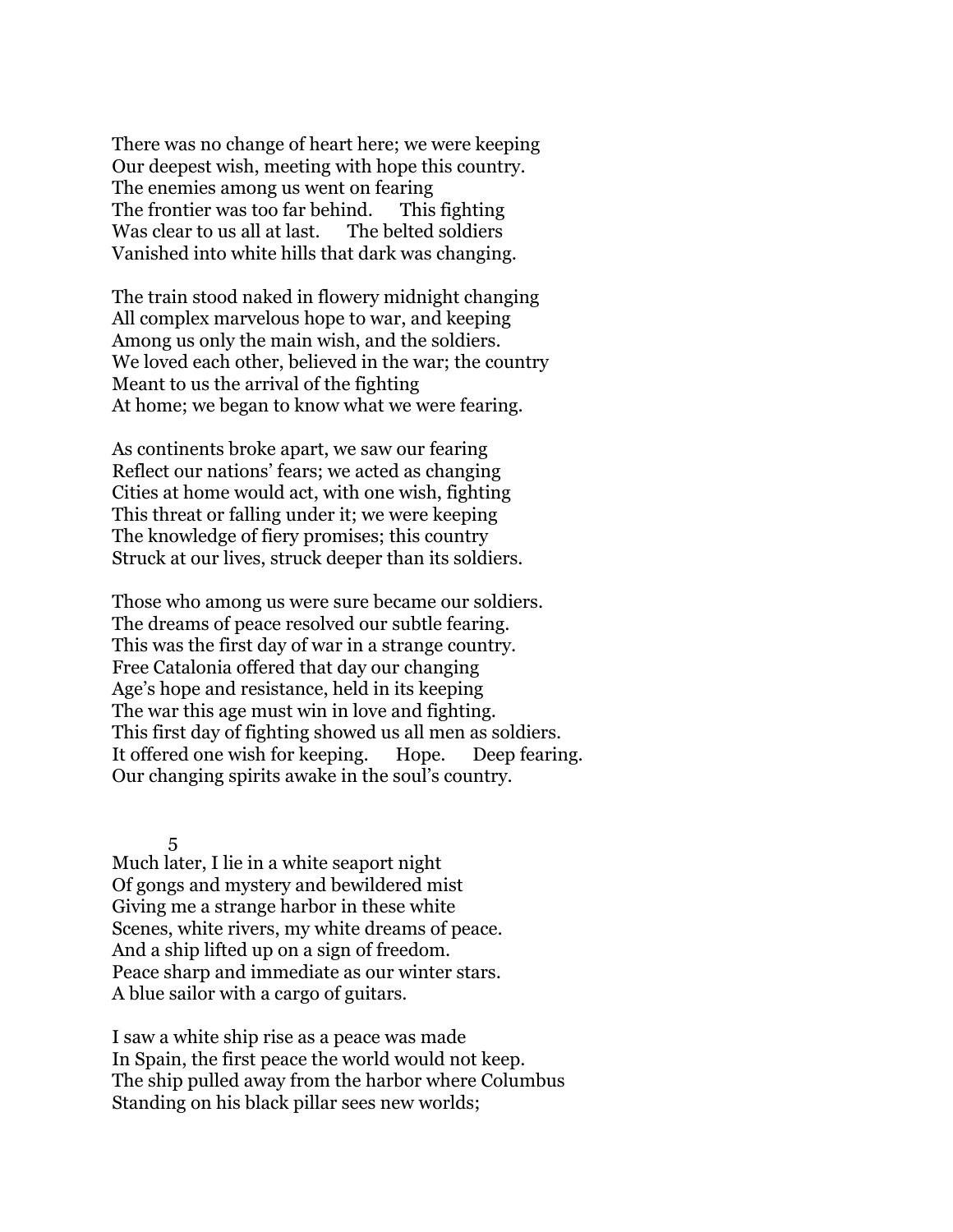And suddenly all the people at all the rails Lifted their hands in a gesture of belief That climbs among my dreams like a bird flying. Until the world is lifted by one bird flying An instant drawing to itself the world.

6

Home thoughts from home; we read you every day, Soldiers of distances. You wish most to be here. In the strange lands of war, I woke and thought of home. Remembering how war came, I wake and think of you, In the city of water and stone where I was born, My home of complex light. What we were fighting for, In the beginning, in Spain, was not to be defined. More human than abstract, more direction than end. Terror arrived intact, lit with the tragic fire Of hope before its time, tore us from lover and friend. We came to the violent act with all that we had learned.

But now we are that home you dream across war. You fight; and we must go in poetry and hope Moving into the future that no one can escape. Peace will in time arrive, but war defined our years. We are like that young saint at the spring who bent Her face over dry earth the vision told her flowed, Miring herself. She knew it was water. But for Herself, it was filth. Later, for all to come Following her faith, miraculous crystal ran.

O saint, O poet, O wounded of these wars To find life flowing from the heart of man. We hold belief. You fight and are maimed and mad. We believe, though all you want be bed with one Whose mouth is bread and wine, whose flesh is home.

 7 To be a Jew in the twentieth century Is to be offered a gift. If you refuse, Wishing to be invisible, you choose Death of the spirit, the stone insanity. Accepting, take full life. Full agonies: Your evening deep in the labyrinthine blood Of those who resist, fail, and resist; and God Reduced to a hostage among hostages.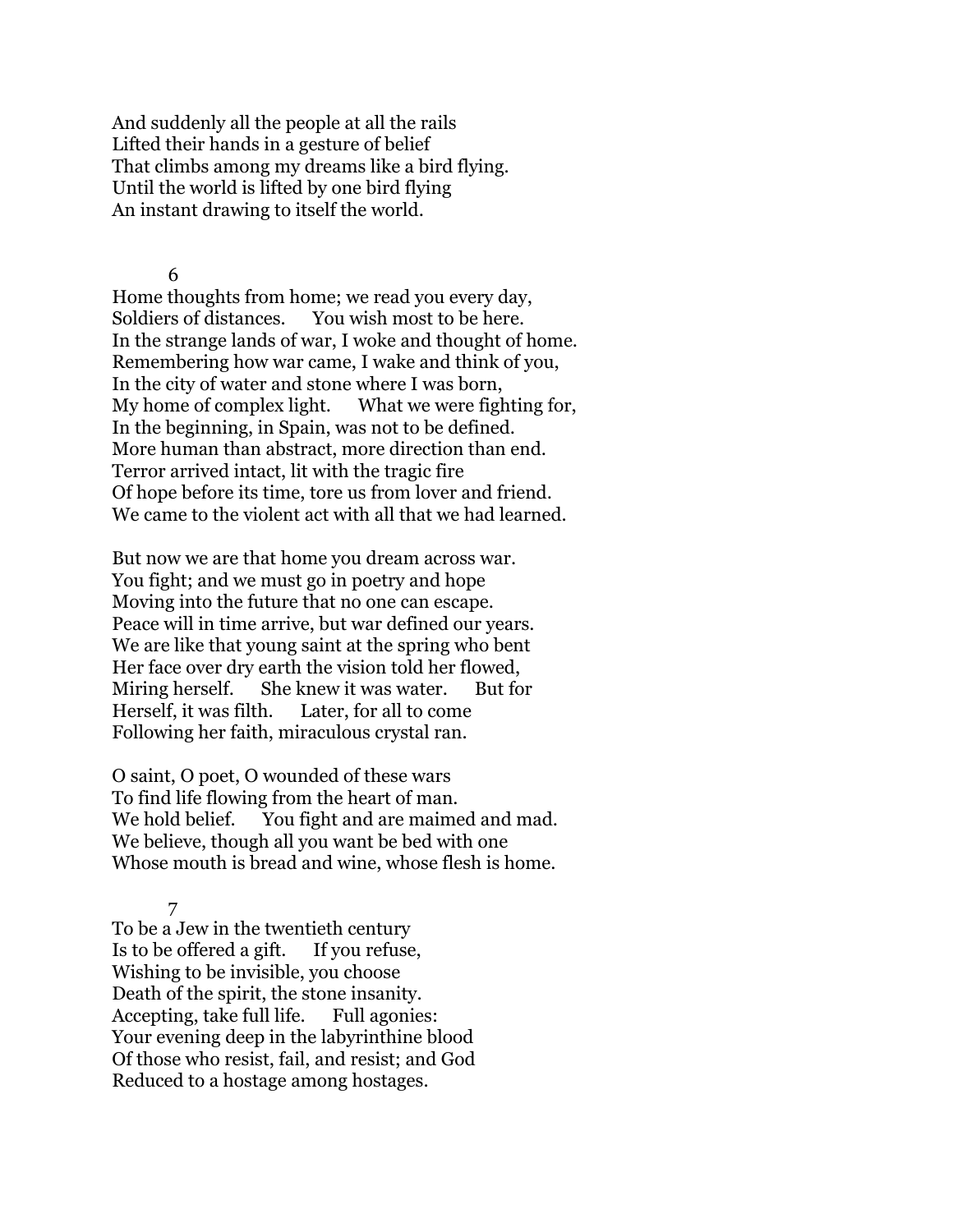The gift is torment. Not alone the still Torture, isolation; or torture of the flesh. That may come also. But the accepting wish, The whole and fertile spirit as guarantee For every human freedom, suffering to be free, Daring to live for the impossible.

8

Evening bringing me out of the government building, Spills her blue air, her great Atlantic clouds Over my hair, reminds me of my land. My back to high stone and that man's golden bands Who said of our time which has only its freedom, "I will not ever say 'for a free world,' 'A better world' or whatever it is; A man fights to win a war, To hang on to what is his—" Consider this man in the clothes of a commander. Remember that his fields is bottled fizz.

O the blue air and the nightsound of heartbeats— Planes or poems or dreams direct as prayer. The belief in the world, and we can stand with them, whoever clearly fights the order of despair. In spite of the fascist, Malicioso King, Contractor, business man and publisher, Who will hire a man to hire another man To hire someone to murder the man of strong belief. Look at him at the Radio City bar; Remember that he functions best as thief.

O the clouds and the towers are not enough to hide The little sneer at freedom, the whisper that art died. Here is the man who changed his name, the man who dyed his hair; One praises only his own birth; one only his own whore. Unable to create or fight or commit suicide, Will make a job of weakness, be the impotent editor, The sad and pathic bull always wishing he were The bullfighter. But we remember the changes that he made, Screaming "Betrayed!" He forever betrays. He alone is betrayed.

They are all here in this divided time: Dies the inquisitor against the truth, Wheeler, Nye, Pegler, Hearst, each with his crews, McCormick, the Representatives whose crime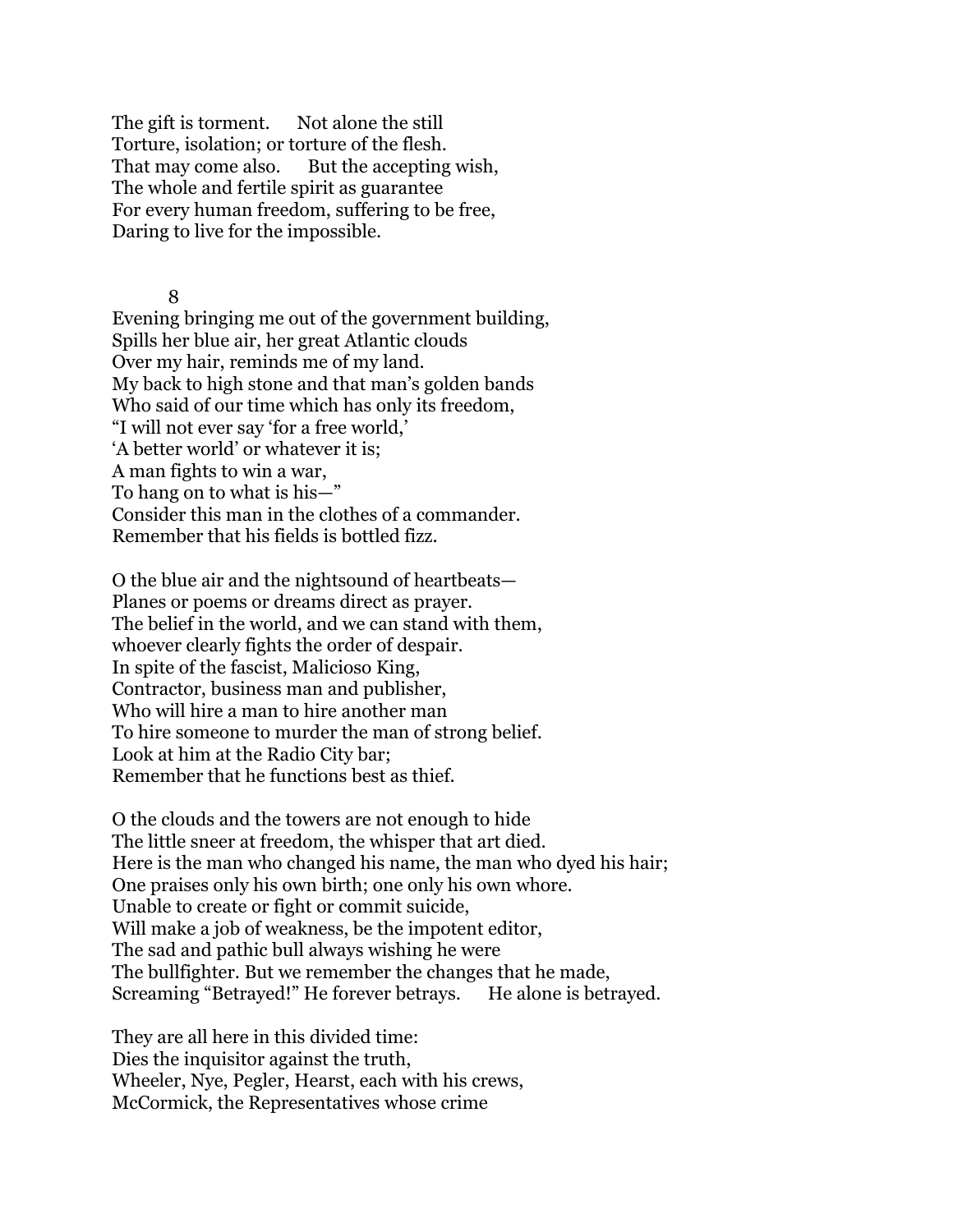is against history, the state, and love. I hold their dead skulls in my hand; this death Worked against labor, women, Jews, Reds, Negroes. But our freedom lives To fight the war the world must win. The fevers of confusion's touch Leap to confusion in the land. We shall grow and fight again. The sickness of our divided state Calls to the anger and the great Imaginative gifts of man. The enemy does his rigid work. We live fighting in that dark. Let all the living fight in proof They start the world this war must win.

9

Among all the waste there are the intense stories And tellers of stories. One saw a peasant die. One guarded a soldier through disease. And one Saw all the women look at each other in hope. And came back, saying, "All things must be known."

They come home to the rat-faced investigator Who sneers and asks, "Who is your favorite poet?" Voices of scissors and grinders asking their questions: "How did you ever happen to be against fascism?" And they remember the general's white hair, The food-administrator, alone and full of tears.

They come home to the powder-plant at twilight, The girls emerging like discolored shadows. But this is a land where there is time, and time; This is the country where there is time for thinking. "Is he a 'fellow-traveler'?— No. —Are you sure? —No." The fear. Voices of clawhammers and spikes clinking.

If they bomb the cities, they must offer the choice. Taking away the sons, they must create a reason. The cities and women cry in a frightful voice, "I care not who makes the laws, let me make the sons." But look at their eyes, like drinking animals' Full of assurance and flowing with reward. The seeds of answering are in their voice. The spirit lives, against the time's disease.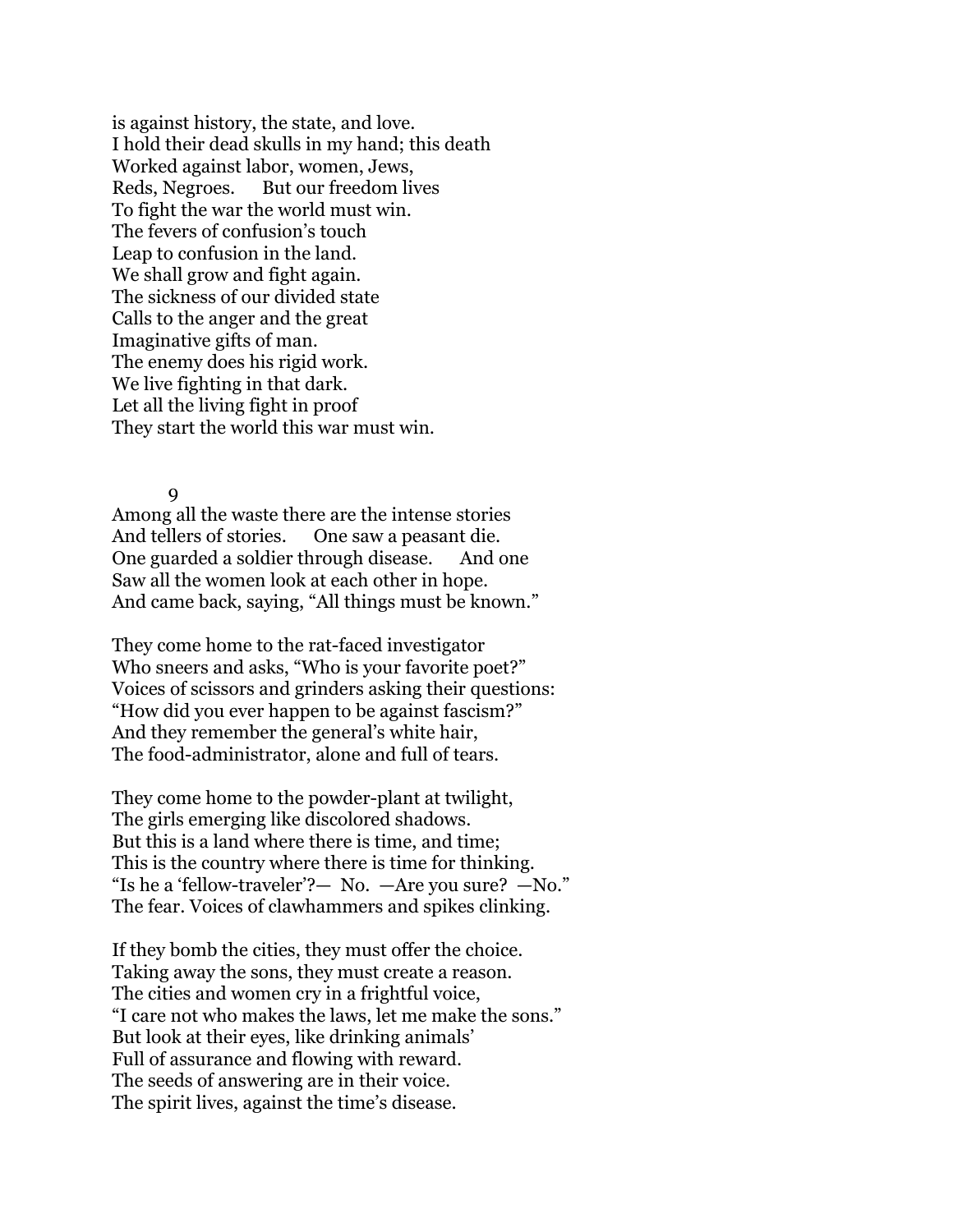You little children, come down out of your mothers And tell us about peace.

I hear the singing of the lives of women, The clear mystery, the offering and pride. But here also the orange lights of a bar, and an Old biddy singing inside:

Rain and tomorrow more They say there will be rain They lean together and tell The sorrow of the loin.

Telling each other, saying "But can you understand?" They recount separate sorrows. Throat. Forehead. Hand.

On the bars and walls of buildings They passed when they were young They vomit out their pain, The sorrow of the lung.

Who would suspect it of women? They have not any rest. Sad dreams of the belly, of the lip, Of the deep warm breast.

All sorrows have their place in flesh, All flesh will with its sorrow die— All but the patch of sunlight over, Over the sorrowful sunlit eye.

10

Surely it is time for the true grace of women Emerging, in their lives' colors, from the rooms, from the harvests, From the delicate prisons, to speak their promises. The spirit's dreaming delight and the fluid senses' Involvement in the world. Surely the day's beginning In midnight, in time of war, flickers upon the wind.

O on the wasted midnight of our pain Remember the wasted ones, lost as surely as soldiers Surrendered to the barbarians, gone down under centuries Of the starved spirit, in desperate mortal midnight